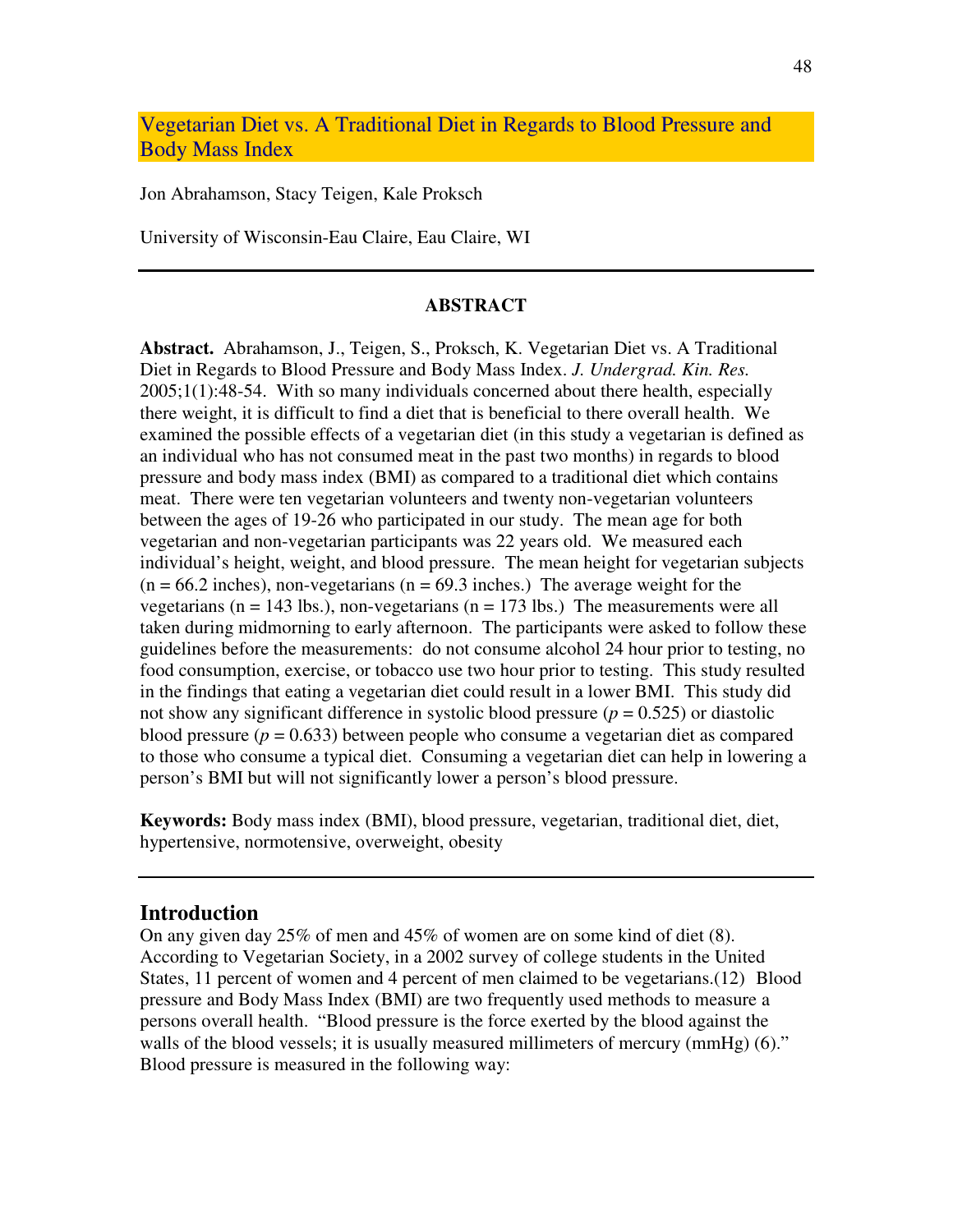| <b>Systolic</b>                  |            | <b>Diastolic</b> | <b>Category:</b>                   |
|----------------------------------|------------|------------------|------------------------------------|
| Less than 130 and Less than 85   |            |                  | Normal blood pressure              |
| 130-139                          |            | or $85-89$       | High-normal blood pressure         |
| 140-159                          | $\alpha$ r | $90-99$          | Stage 1 (mild) hypertension        |
| 160-179                          | or         | $100-109$        | Stage 2 (moderate) hypertension    |
| 180-209                          | or         | $-110-119$       | Stage 3 (severe) hypertension      |
| $210$ or higher or 120 or higher |            |                  | Stage 4 (very severe) hypertension |

BMI is calculated by taking the persons weight in Kg divided by their height in meters squared. The range for a healthy BMI is between 18.5 and 24.9, overweight is between 25 and 29.9, and obesity is anything over 30. An article found in *The International Journal of Obesity* stated that vegetarians mean BMI is lower than a person who consumes a traditional diet (1). This test is one of the most commonly used methods of testing body composition because it is the cheapest and most convenient. When a person gets their BMI results they will be able to determine if they are at an increased risk for cardiovascular disease, osteoarthritis, diabetes, premature death, some cancers, and high blood pressure (3). Approximately 1 in 5 Americans have high blood pressure and about  $1/3<sup>rd</sup>$  of these people don't even know it because there are little or no symptoms (3). A study in the *Nutritional Reviews* journal found that when meat was replaced with vegetables in hypertensive and normotensive subjects, a reduction of blood pressure occurred (2). It was an 18 month study in which the group that lost 2.4kg of weight had a significant reduction in blood pressure. Their systolic blood pressure dropped 5.8mmHg and their diastolic blood pressure had a net reduction of 3.2mmHg. During the follow up study seven years later, hypertension affected 18.9% of the weight loss group and 40.5% of the control group (2).If high blood pressure is left untreated it can lead to stroke, heart attack, heart failure, and/or kidney failure. As stated in the Journal of Postgraduate Medicine, it is know as the "silent killer" and the only way to detect it is to get it checked.

The purpose of this study was determine if there is a relationship between blood pressure, body mass index and dietary status. It was hypothesized that people who consume a vegetarian diet will have lower BMI. It was also hypothesized that people who consume a vegetarian diet will have lower blood pressure values than people who eat a typical diet.

# **Methods**

## **Subjects**

The subjects for our study were a convenience sample of volunteers, 19 to 26 year olds (Table 2). To recruit our subjects, we sent an email to the student body requesting any volunteers to participate to come to an open lab for testing. There were 10 vegetarian and 20 non-vegetarian participants. This study was approved by the University of Wisconsin Eau Claire. Anonymity and confidentiality will be assured for every participant. The subjects were informed that the purpose of this study is to see if a vegetarian diet promotes lower BMI and blood pressure than the typical diet.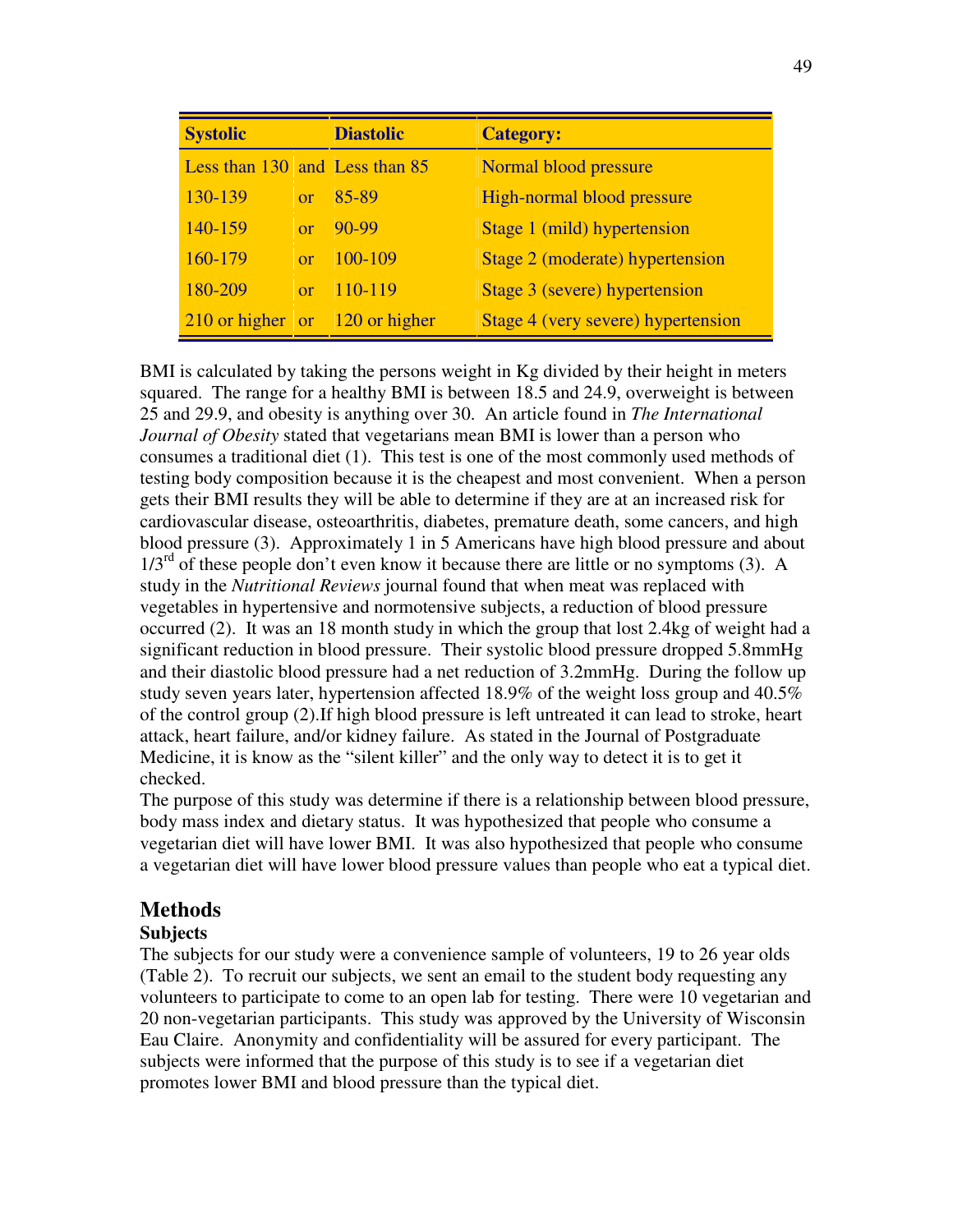## **Instrumentation**

## Blood Pressure Measurements

Requested of subjects was for them to not eat a meal or exercise a few hours before they got their blood pressure tested. Subjects were tested at midmorning to early afternoon. Once subjects arrived at the lab, where the testing was held, the subjects had to sit down and rest for a period of five minutes to make sure their blood pressure was not elevated due to walking or stair-climbing to get to the lab. The subject then had their blood pressure tested once.

## Body Mass Index

Some of the subjects self reported their height while the other subjects removed their shoes and stood against the wall to get their height measured with a measuring stick. The subjects were instructed to tilt their chin up and take a breath in while getting measured. The height was measured to the nearest quarter inch. . The height was then converted to centimeters so the body mass could be determined. The shoes were kept off when weight was measured. The subjects were also asked to remove any objects in their pockets or large clothing such as a coat. Weight was measured to the nearest half pound and then converted to kilograms. Once both measurements, height and weight, were recorded, the body mass was calculated by dividing kilograms by centimeters squared.

## **Data Collection Procedures**

To start our data collecting process, we sent out an e-mail to the entire student body requesting volunteers for our study. The e-mail contained some guidelines that every student should follow prior to participating in the tests. The guidelines will include going to bed at their normal time, not to consume alcohol 24 hours prior to testing, do not eat anything 2 hours prior to testing and to not use any tobacco products immediately before participating. The data collecting procedures took place between October 25<sup>th</sup> and November 18<sup>th</sup> in the exercise physiology lab of McPhee between 10 am and 11 am. It will take about 10 minutes for each student to complete the tests. Once they get to the lab the subjects were asked a few demographic questions. Then the subjects had their blood pressure, height, and weight recorded. After testing the participants, the data collection is complete and the data is ready for analysis.

## **Data Analysis**

In our study we compared the relationship between a vegetarian diet and a non-vegetarian diet by using an independent-samples t test. The data compared was the Body Mass Index (BMI) and Blood Pressure to determine which diet has a healthier lifestyle.

## **Independent and Dependent Variables**

Independent Variable The independent variable of this research project is the vegetarian diet. Dependent variable The dependent variables for this research project are blood pressure and body mass index.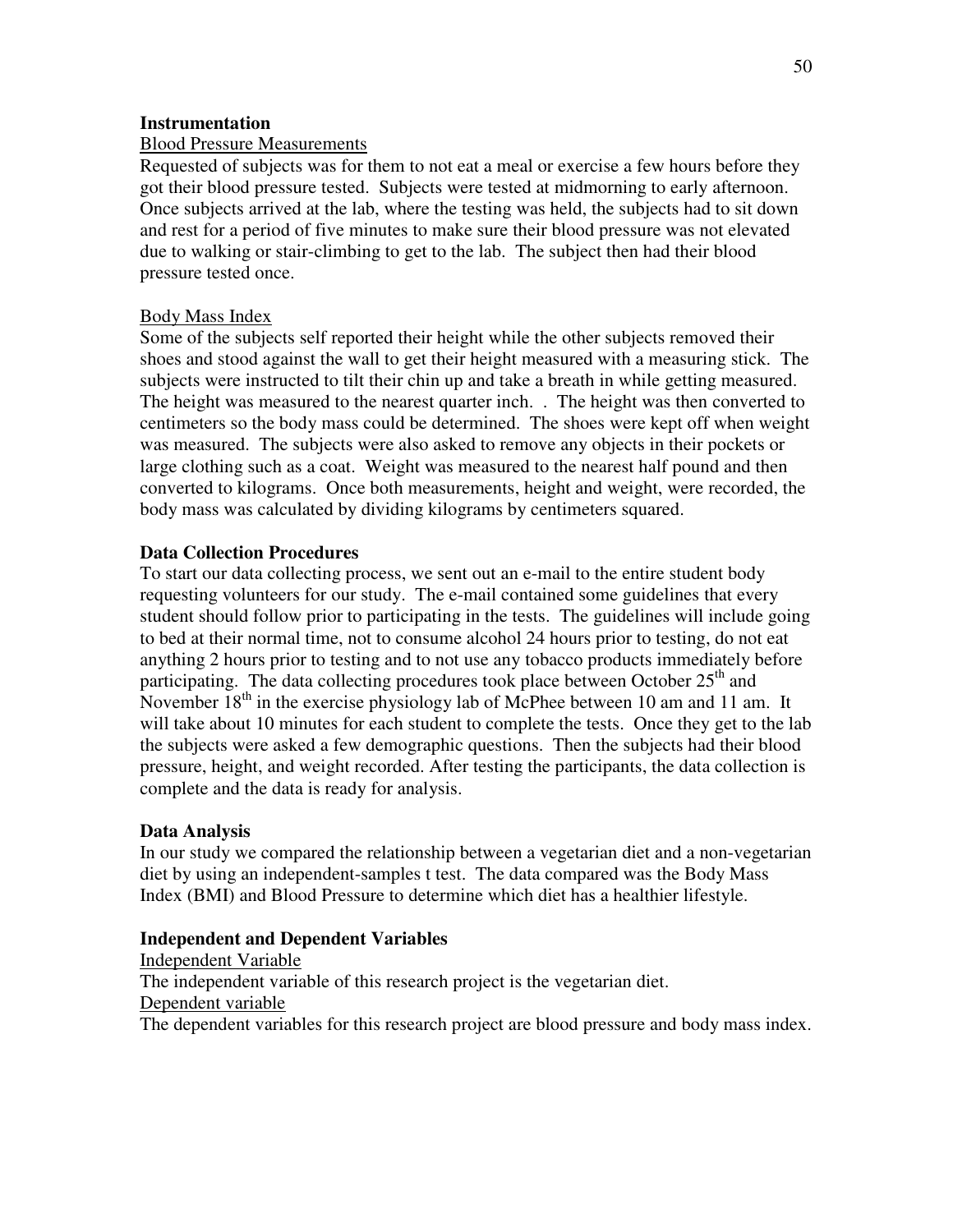# **Results**

| Demographics    | Vegetarian | Non-vegetarian |
|-----------------|------------|----------------|
| Age $(yr)$      | 22         | 22             |
| Height (inches) | 66.2       | 69.3           |
| Weight (lbs)    | 143        | 178            |

Table 2. Subject characteristics (Mean values).

This study resulted in the acceptance of our BMI hypothesis. Our blood pressure hypothesis was rejected. There were significant differences ( $p < 0.05$ ) between vegetarian BMI (22.1) and non-vegetarians BMI (25.9),  $t(-2.8)$ ,  $p = 0.008$ . There were no significant differences ( $p > 0.05$ ) between vegetarian systolic blood pressure (118.4) and non-vegetarians systolic blood pressure  $(120.7)$ ,  $t(-.644)$ ,  $p = .525$ . There were no significant differences ( $p > 0.05$ ) between vegetarian diastolic blood pressure (76.6) and non-vegetarians blood pressure (74.7),  $t$  (.483),  $p = (0.633)$ . Figure 3 illustrates the mean difference in blood pressure and body mass index (BMI) values among vegetarians and non-vegetarian.



**Figure 3 – Mean Blood Pressure BMI values for Vegetarians (1) and Non-Vegetarians (2) groups.**

## **Discussion**

The results observed from our study show that vegetarians ranging in age from 19 to 26 years exhibit about the same blood pressure readings as non-vegetarians. When comparing our study to other similar studies we found that our statistics were not the typical results reported. In one article it is reported that individuals who follow a selfselected vegetarian diet tend to have lower blood pressure levels than non-vegetarians (2). We found that vegetarians had a mean blood pressure of 118/76 and our nonvegetarians had a mean reading of 120/74. In Melby's study, which had a mean age of 52, the mean blood pressure for both vegetarians and non-vegetarians were lower by 2-5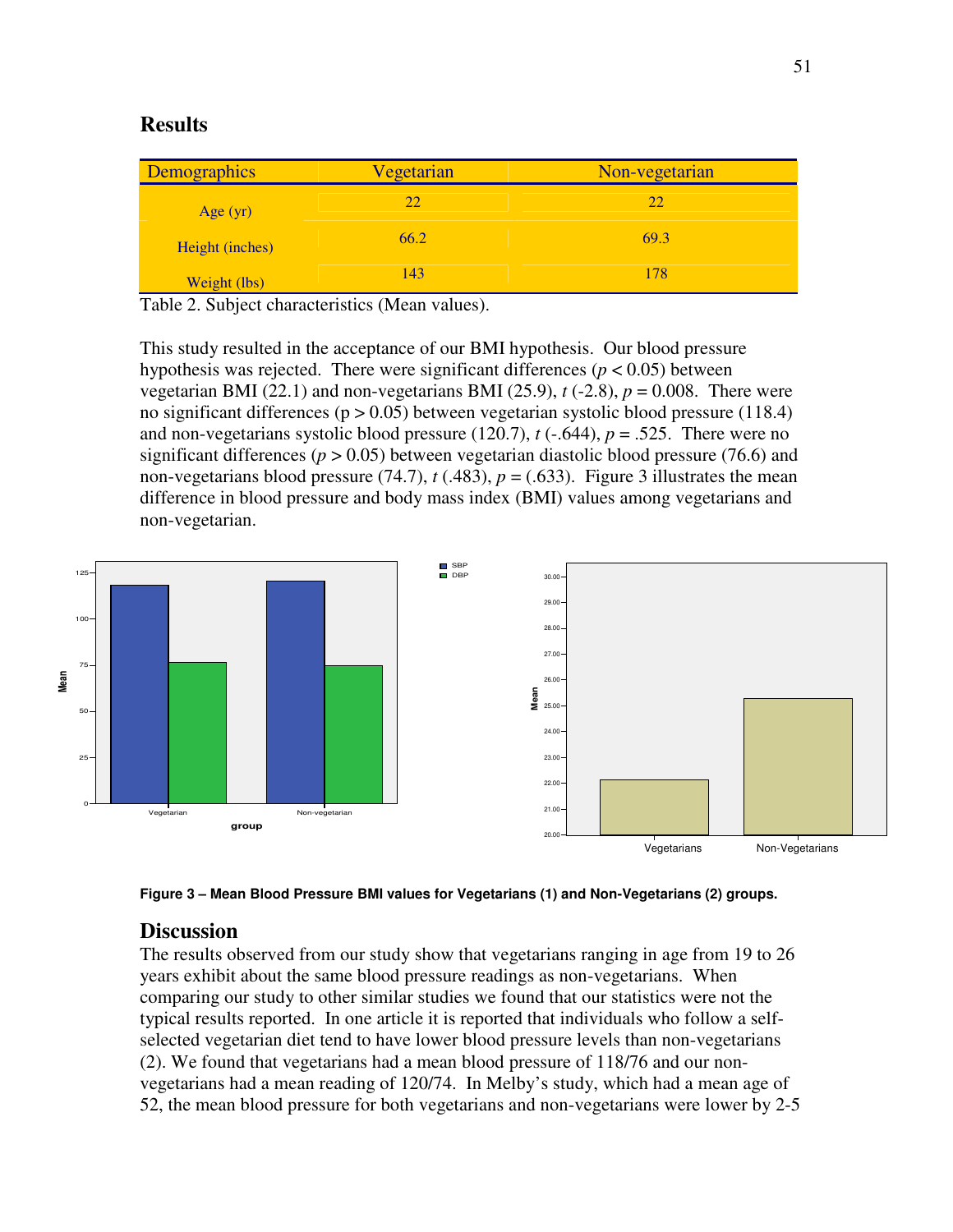points for systolic pressure and 9-10 for diastolic compared to the vegetarians in our study  $(5)$ .

Although we found that our blood pressure results were not comparable to other studies; we did find comparable results to previous studies on the relationship between a vegetarian diet and BMI. As stated by Berkow, "vegetarians are leaner and have a lower body weight than non-vegetarians" (2). Melby's study reported the vegetarians mean weight (Kg) to be 65.2kg while the non-vegetarians were 71.7kg (5). Vegetarian children were also found to be learner, and when comparing growth, and taller than meat-eaters (7)**.**

## **Limitations**

Our main limitation was having too small of a study group of vegetarians. This limitation might have skewed our results due to the fact that we only had ten vegetarian volunteers. We did not find a substantial number of participants to report any significant findings in regards to blood pressure. Other research contradicts our results in regards to our blood pressure hypothesis, making this limitation significant. In separate studies done by Melby and Berkow, people that lived a vegetarian lifestyle had a lower blood pressure (5, 2). The participants were between the ages of 19-26 years old which limit the results only to individuals in their twenties. Body mass index is not the most accurate reading for body composition because is does not take muscle mass into consideration. Very muscular individuals might have had a BMI reading of overweight or obese, which would raise the mean BMI of that group. The vegetarians only had one male participant, while the non-vegetarians had 13, which could have raised their average on the account that men having more muscle mass than women.

## **Interpretation of Findings**

Our study has resulted in statistics that show people who consume a vegetarian have a lower BMI than individuals who consume a diet that contains meat. This may be because protein, which is abundant in many sources of meat, helps facilitate muscle growth much more than grains, vegetables, and fruits. Typical vegetarian diets that contain green leafy vegetables, fruits, and grains are very low in calories and fat which might also explain the lower BMI results.

Our study has also shown that there is no significant difference in blood pressure results between vegetarians and non-vegetarians. This shows that neither diet promotes either a high blood pressure or a low blood pressure because the average for both groups was close to 120/80 mm/Hg which is optimal. The blood pressure statistics for this study can be reliable, but only for the same generalized sample population.

### **Applications for Findings**

The findings of this study could be applied in nutrition programs where the person's goal is to lower their BMI. They could either convert completely to a vegetarian diet or just replace some of their meat consumption with a non-meat alternative.

The vegetarian diet has show to be an effective means to losing weight. With 25% of men and 45% of women on some type of diet, it is important to know which diets are successful and safe. (8)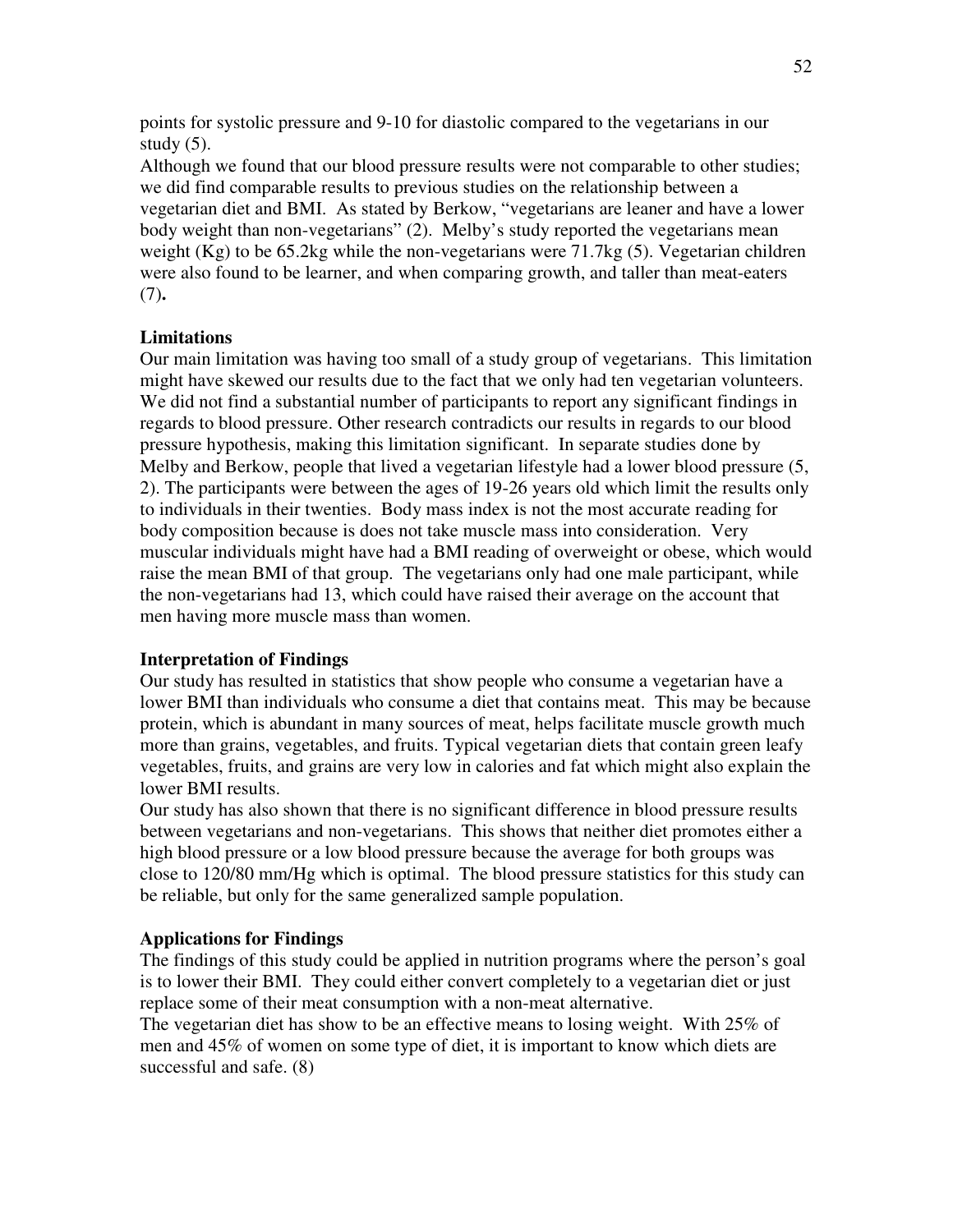### **Recommendations**

A vegetarian diet is a suitable way to lower your BMI. With our age group of subjects in their twenties, blood pressure showed no substantial difference against a non vegetarian diet. An explanation for this is that a high BMI is a risk factor for high blood pressure, so high blood pressure sets in later in life that BMI. There is a greater than 90% chance of developing hypertension between the ages of 55-65. (10) A follow up study on the same subjects would be able to show if that is the case for this study.

### **Suggestions**

Recording the amount of protein, carbohydrates, and fat intake of subjects would be beneficial. This would show if vegetarians are getting their recommended daily value of all food groups. This would also show what amounts of food groups are associated with vegetarians BMI lower. Knowing how much physical activity each individual gets would tell how much exercise could vary the results. If a large group of vegetarians are used, they could be divided up into different categories, such as ova-vegan and vegan. Lastly, it would be beneficial to get an even number of males and females, so a gender comparison could be done.

## **Conclusion**

In conclusion, people who consume a vegetarian diet tend to have a lower BMI than people who consume a diet that contains meat. The main recommendation that can be concluded from this study is that people whose main fitness goal is to lower their BMI would benefit from eating a vegetarian diet. Even if the fitness goal is not to lower their BMI, a person can protect themselves from an increased risk of cancer, coronary heart disease, strokes, along with other diseases if they do not consume high saturated fats such as meat, eggs, and dairy (11). People who have higher BMI's are more susceptible to developing hypertension later in life. With this said, eating a vegetarian diet can help lower an individual's BMI which would also reduce the risk of developing hypertension. This study would be interesting to any one who would like to diet safely and successfully. With contradicting view points on whether a vegetarian diet would be safe for children to eat, Romano conclude that sticking to nutritious food would result in a safe diet with enough nutrients for proper growth (11). The recommendations are applicable only to individuals in their twenties. Further studies have to be done on all age groups to prove the recommendations will stay the same for everyone.

### **Acknowledgments**

We thank all the participants that volunteered and Lance Dalleck for valuable help with constructing this research paper.

### **Address for correspondence**

Teigen, Stacy 609 Valley Park Ct. #8 Eau Claire, WI 54701, Univeristy of Wisconsin EauCliare WI, USA 54702 (715) 836-2637 email: teigensj@uwec.edu